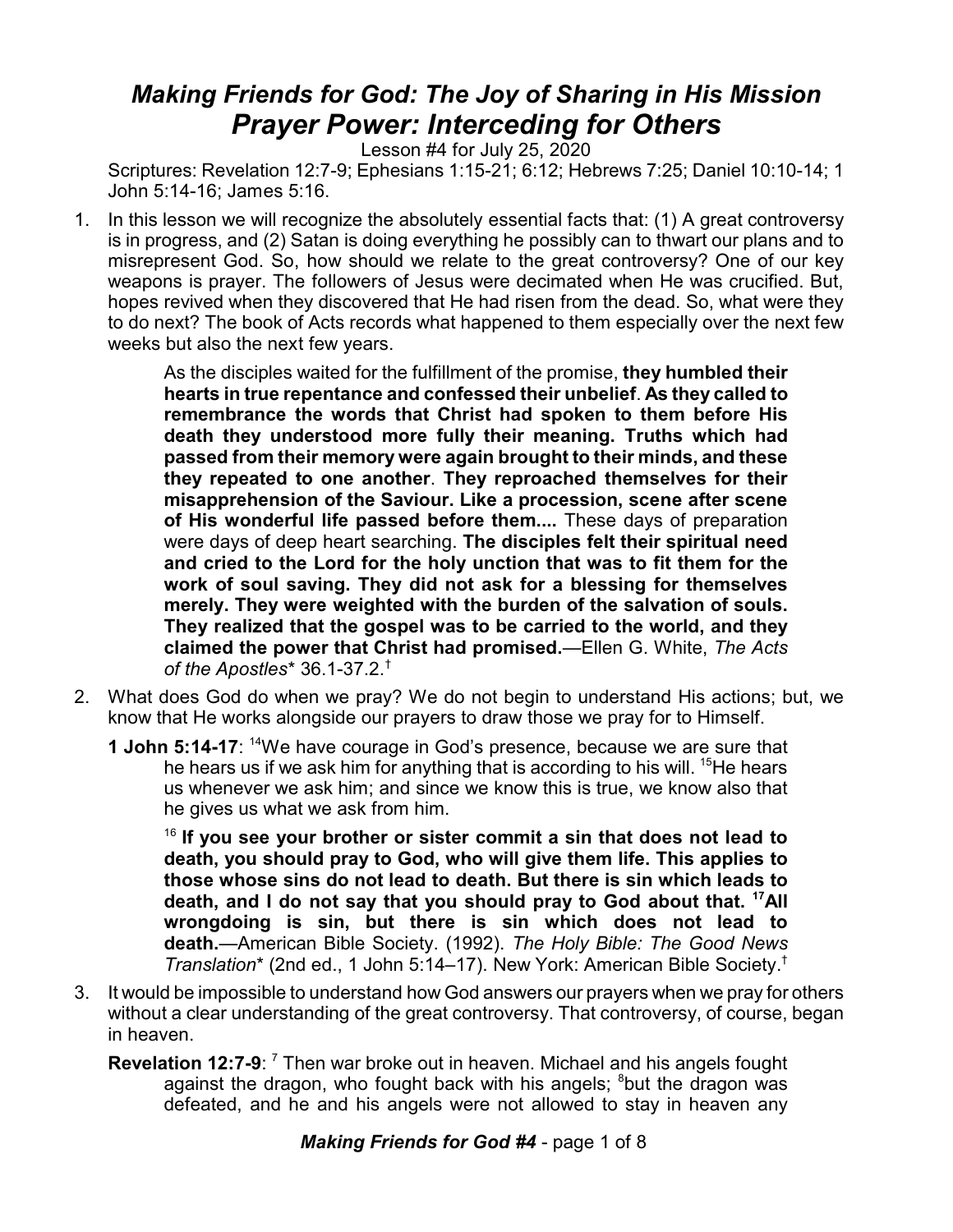longer. <sup>9</sup>The huge dragon was thrown out—that ancient serpent, called the Devil, or Satan, that deceived the whole world. He was thrown down to earth, and all his angels with him.—*Good News Bible*.\*

- 4. And notice what we accomplish when we join God in this cosmic conflict.
	- **2 Corinthians 10:4**: The weapons we use in our fight are not the world's weapons but God's powerful weapons, which we use to destroy strongholds. **We destroy false arguments**.—*Good News Bible*.\*†
- 5. While Satan will do everything that God will allow him to do to try to force us to do his will, God respects our freedom. The heavenly angels must constantly prevent Satan and his angels from manipulating and forcing human beings to do his will. So, one of the major tasks of the heavenly angels is to hold back the forces of evil so as to give us an opportunity to make free choices.
- 6. This is the work of the Holy Spirit who directs the heavenly angels.
	- **John 16:7-8:** <sup>7</sup>But I am telling you the truth: it is better for you that I go away, because if I do not go, the Helper will not come to you. But if I do go away, then I will send him to you. <sup>8</sup>And when he comes, he will prove to the people of the world that they are wrong about sin and about what is right and about God's judgement.—*Good News Bible*.\*
- 7. God's kingdom is based on love. There can be no coercion in love. Freedom, complete freedom, must be possible in order for love to fully exist. When we pray for someone else, God has an opportunity to say to the Devil: "Step back. I am not violating this person's freedom; I am acting in accordance with his friend's prayers."

The earth was dark through misapprehension of God. That the gloomy shadows might be lightened, that the world might be brought back to God, Satan's deceptive power was to be broken. **This could not be done by force. The exercise of force is contrary to the principles of God's government; He desires only the service of love; and love cannot be commanded; it cannot be won by force or authority. Only by love is love awakened.** To know God is to love Him; His character must be manifested in contrast to the character of Satan. This work only one Being in all the universe could do. Only He who knew the height and depth of the love of God could make it known. Upon the world's dark night the Sun of Righteousness must rise, "with healing in His wings." Malachi 4:2.—Ellen G. White, *The Desire of Ages*\* 22.1.†

8. Consider this statement carefully.

**It is a part of God's plan to grant us, in answer to the prayer of faith, that which He would not bestow did we not thus ask.**—Ellen G. White, *Spirit of Prophecy*,\* Book 4, 348.3 (1884); *The Great Controversy*\* 525.2.†

- 9. So, what can the example of Jesus teach us about prayers of intercession? Jesus had a specific time and specific places where He offered prayer to God. (Luke 3:21; 5:16; 9:18)
- 10. Just before He chose His disciples, Jesus spent the entire night in prayer with His Father.

**Luke 6:12**: At that time Jesus went up a hill to pray and spent the whole night there praying to God.—*Good News Bible*.\*

11. Can you guess what They were talking about that night? Remember that, each day, Jesus had a plan set out for His day that had been worked out between Himself and His Father

*Making Friends for God #4* - page 2 of 8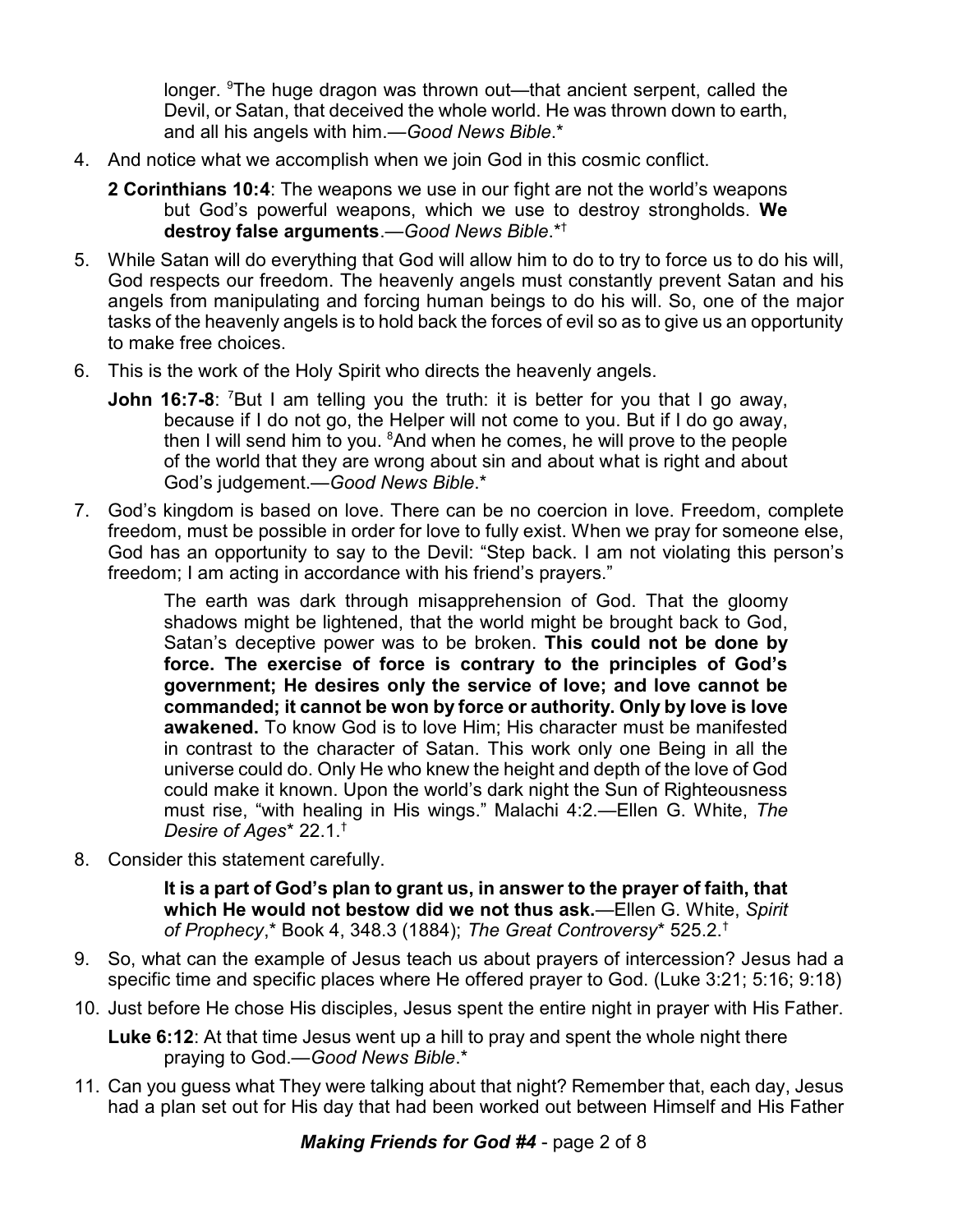in His nighttime prayers. Jesus did not use His divine power for His own benefit or for performing miracles while on this earth. He followed His Father's instructions; God-given power was used as needed.

- 12. How did Jesus relate to Peter in the upper room after Peter had boasted that he would follow his Lord all the way to death?
	- Luke 22:31-34: <sup>31</sup> "Simon, Simon! Listen! Satan has received permission to test all of you, to separate the good from the bad, as a farmer separates the wheat from the chaff. <sup>32</sup>But **I have prayed for you**, Simon, that your faith will not fail. And when you turn back to me, you must strengthen your brothers."

 $33$  Peter answered, "Lord, I am ready to go to prison with you and to die with you!"

<sup>34</sup> "I tell you, Peter," Jesus said, "the cock will not crow tonight until you have said three times that you do not know me."—*Good News Bible*.\*†

- 13. Given what we know about the great controversy and Satan's work, we can be sure that Satan was doing everything he possibly could to destroy Peter's influence and to prevent him from taking his intended place in the future Christian church.
- 14. From that Thursday night when Peter boasted so proudly until Jesus arrived in heaven was only three days. Did Jesus continue to pray for Peter? Even from His throne in heaven? Does He pray for us even now?
	- **Zechariah 3:1-5**: <sup>1</sup> In another vision the LORD showed me the High Priest Joshua standing before the angel of the LORD. **And there beside Joshua stood Satan, ready to bring an accusation against him. <sup>2</sup>The angel of the LORD said to Satan, "May the LORD condemn you, Satan! May the LORD, who loves Jerusalem, condemn you. This man is like a stick snatched from the fire."**

 $^3$  Joshua was standing there, wearing filthy clothes.  $^4$ The angel said to his heavenly attendants, "Take away the filthy clothes this man is wearing." Then he said to Joshua, "I have taken away your sin and will give you new clothes to wear."

<sup>5</sup> He commanded the attendants to put a clean turban on Joshua's head. They did so, and then they put the new clothes on him while the angel of the LORD stood there.—*Good News Bible*.\*†

- 15. Every one of us must with humility acknowledge our total dependence upon God when we pray; but, we must never give up praying.
- 16. The apostle Paul also prayed for his many friends in the various churches that he helped to establish. One excellent example of that is found in Ephesians 1:15-21. Ephesians 1:15 begins with some very puzzling words. Why would Paul who had spent three years in Ephesus say: "For this reason, ever since I heard of your faith in the Lord Jesus…"? Paul had worked very closely with the Ephesian brethren for three years. But, scholars recognize that the book of Ephesians was not written only to the Ephesian church. Instead, it was intended to be an encyclical. That means that while the letter went to the church at Ephesus, it was to be copied by them and sent to all the other churches that Paul had started or built up. Thus, in this letter, Paul was addressing all church members wherever they were located.

**Ephesians 1:15-21**: <sup>15</sup> For this reason, ever since I heard of your faith in the Lord

## *Making Friends for God #4* - page 3 of 8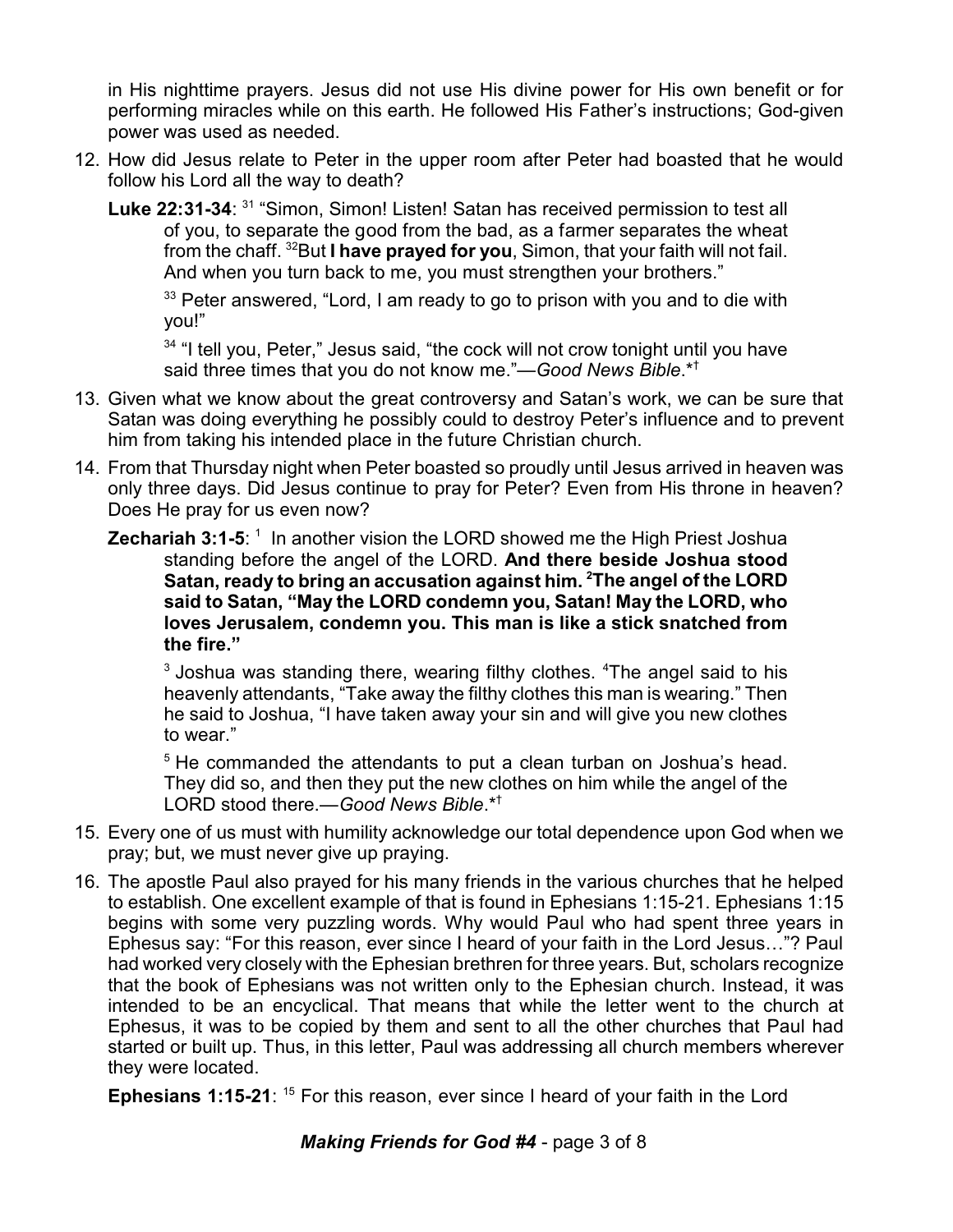Jesus and your love for all God's people, <sup>16</sup>l have not stopped giving thanks to God for you. **I remember you in my prayers** <sup>17</sup> and ask the God of our Lord Jesus Christ, the glorious Father, **to give you the Spirit**, who will make you wise and reveal God to you, so that **you will know him**. 18 I ask that **your minds may be opened** to see his light, so that **you will know what is the hope to which he has called you**, how rich are the wonderful blessings he promises his people, <sup>19</sup>and how very great is his power at work in us who believe. This power working in us is the same as the mighty strength  $^{20}$ which he used when he raised Christ from death and seated him at his right side in the heavenly world. <sup>21</sup>Christ rules there above all heavenly rulers, authorities, powers, and lords; he has a title superior to all titles of authority in this world and in the next.—*Good News Bible*.\*†

- 17. And notice what Paul prayed for. **He prayed for the Holy Spirit to come upon them so that they would have a better knowledge of God. He prayed for their minds to be opened so they could understand more clearly what plans God had for them.**
- 18. Consider also Paul's prayer for the Philippian church members. It is important to recognize that the letters to the Ephesians and Colossians were written by Paul from prison in Rome. We believe that the letter to the Philippians was written even later, just before he expected to be released from prison in Rome.
	- **Philippians 1:3-11**: <sup>3</sup> I thank my God for you every time I think of you; <sup>4</sup>and every **time I pray for you all, I** pray with joy <sup>5</sup> because of the way in which you have helped me in the work of the gospel from the very first day until now. <sup>6</sup>And **so I am sure that God, who began this good work in you, will carry it on until it is finished on the Day of Christ Jesus.** <sup>7</sup>You are always in my heart! And so it is only right for me to feel as I do about you. For you have all shared with me in this privilege that God has given me, both **now that I am in prison and also while I was free to defend the gospel and establish it firmly**. <sup>8</sup>God is my witness that I am telling the truth when I say that my deep feeling for you all comes from the heart of Christ Jesus himself.

9 **I pray that your love will keep on growing more and more, together with true knowledge and perfect judgement**, 10 so that **you will be able to choose what is best**. Then **you will be free from all impurity and blame on the Day of Christ**. <sup>11</sup>**Your lives will be filled with the truly good qualities which only Jesus Christ can produce, for the glory and praise of God**.—*Good News Bible*.\*†

- 19. Could these words of Paul be spoken about us and our churches in the 21<sup>st</sup> century? How would you feel about having Paul pray for you?
- 20. **Another example of a great intercessory prayer is the story of Daniel.** Based on Jeremiah 25:11 and 29:10, Daniel already knew that God was going to allow the nation of Judea to be in captivity for 70 years. Daniel was then quite elderly and knew that 70-year period would be coming to a close. So, he decided the time had come for him to fast and pray to see if he could get more details about God's plan for His people.
	- **Daniel 10:4-14:** <sup>4</sup> On the 24<sup>th</sup> day of the first month of the year, I was standing on the bank of the mighty River Tigris. **<sup>5</sup> I looked up and saw someone who was wearing linen clothes and a belt of fine gold. <sup>6</sup>His body shone like a jewel. His face was as bright as a flash of lightning, and his eyes blazed like fire. His arms and legs shone like polished bronze, and his voice**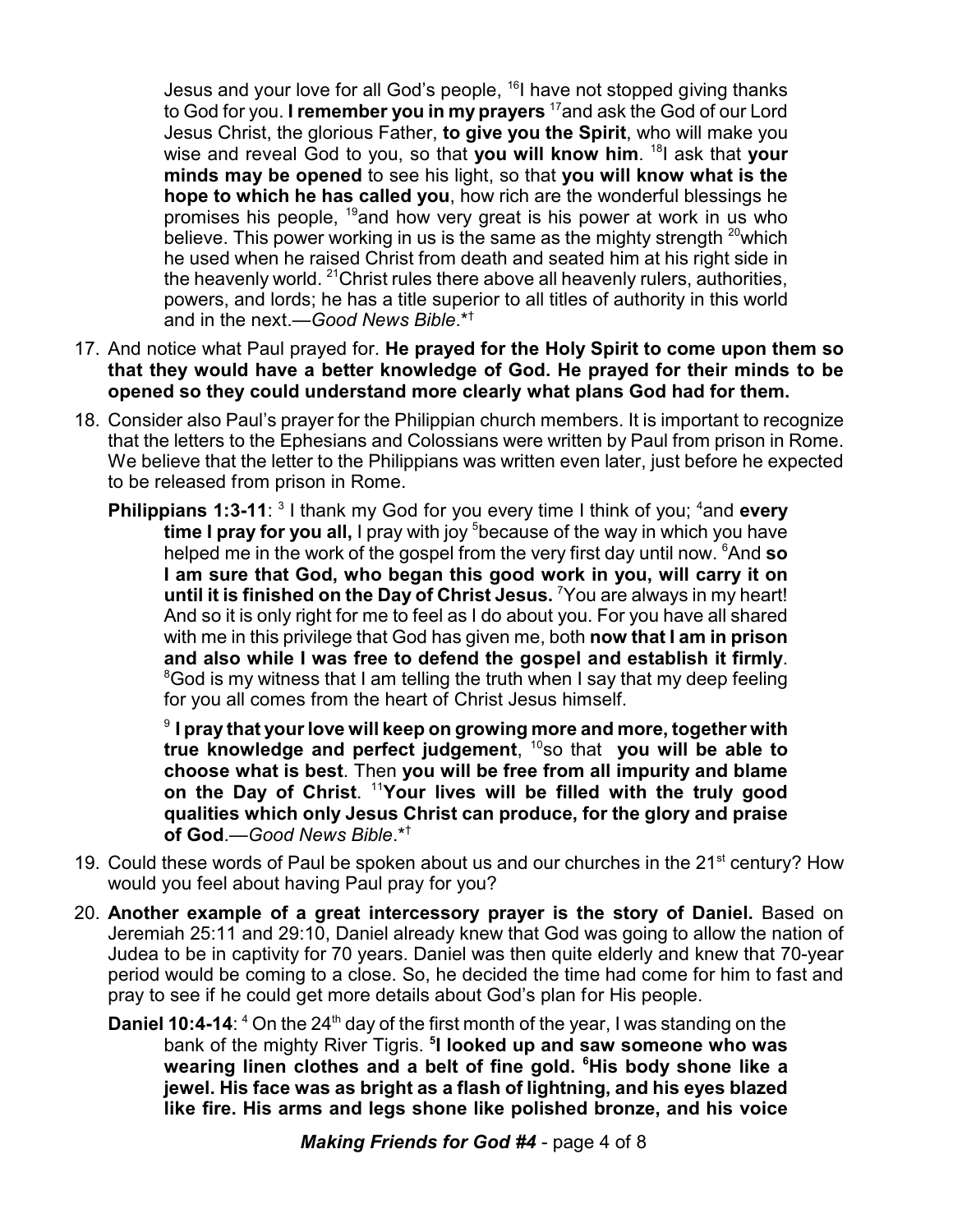**sounded like the roar of a great crowd.** [Compare Revelation 1:13.]

 $^7$  I was the only one who saw the vision. Those who were with me did not see anything, but they were terrified and ran and hid. <sup>8</sup>I was left there alone, watching this amazing vision. I had no strength left, and my face was so changed that no one could have recognized me. **<sup>9</sup>When I heard his voice, I fell to the ground unconscious and lay there face downwards. <sup>10</sup>Then a hand took hold of me and raised me to my hands and knees; I was still trembling.**

**11 The angel said to me, "Daniel, God loves you. Stand up and listen carefully to what I am going to say. I have been sent to you." When he had said this, I stood up, still trembling.** 

**12 Then he said, "Daniel, don't be afraid. God has heard your prayers ever since the first day you decided to humble yourself in order to gain understanding. I have come in answer to your prayer**. <sup>13</sup>The angel prince of the kingdom of Persia opposed me for 21 days. Then Michael, one of the chief angels, came to help me, because I had been left there alone in Persia. <sup>14</sup>l have come to make you understand what will happen to your people in the future. This is a vision about the future."—*Good News Bible*.\*†‡

- 21. We need to understand several things very clearly in order to interpret this passage. First of all, while Cyrus was the king of the Persian Empire, the Bible speaks of the Prince of this world as being Satan himself. (John 12:31; 14:30)
- 22. If the *Prince of Persia* represents Satan, then who is Michael? The term *Michael* means, "Who is like God?" That expression is used five times in the Bible. (Revelation 12:7; Jude 9; Daniel 10:13,21; and Daniel 12:1) In each of these cases, the one "who is like God," namely Jesus Christ, is in direct conflict with the Devil. As a director, working through the Holy Spirit and all of the angels, His ultimate goal is to completely eliminate and destroy the influence of Satan and his evil angels on the lives of human beings.
- 23. Try to imagine what exactly was happening when Daniel was told that Jesus Himself had come to restrain or beat back the Devil to prevent him from forcing the emperor of Persia to damage or destroy God's people.
- 24. Finally, we need to make another important point about prayer. **Prayers need to be focused.** We sometimes teach our children to pray for all the colporteurs and missionaries which is a nice thought but not God's plan. Jesus prayed specifically for Peter. Paul prayed for his churches and, no doubt, thought of individuals in each of those churches as he was doing so. He prayed for his young colleagues, Timothy, Titus, and even John Mark.

**Job 16:21**: [Job said:] I want someone to plead with God for me,

as one pleads for a friend.—*Good News Bible*.\*‡

- 25. Many years later, the children of Israel had asked to be given a king like the nations around them. Samuel tried to prevent this because he knew the evils that would result. But, after the Lord told Samuel to go ahead and give them a king, God still made a solemn promise.
	- **1 Samuel 12:22-24**: [Addressed to the children of Israel after they demanded a king:] <sup>22</sup>The LORD has made a solemn promise, and he will not abandon you, for he has decided to make you his own people. <sup>23</sup>**As for me, the LORD forbid that I should sin against him by no longer praying for you.** Instead, I will teach you what is good and right for you to do. <sup>24</sup>Obey the LORD and serve him faithfully with all your heart. Remember the great things he has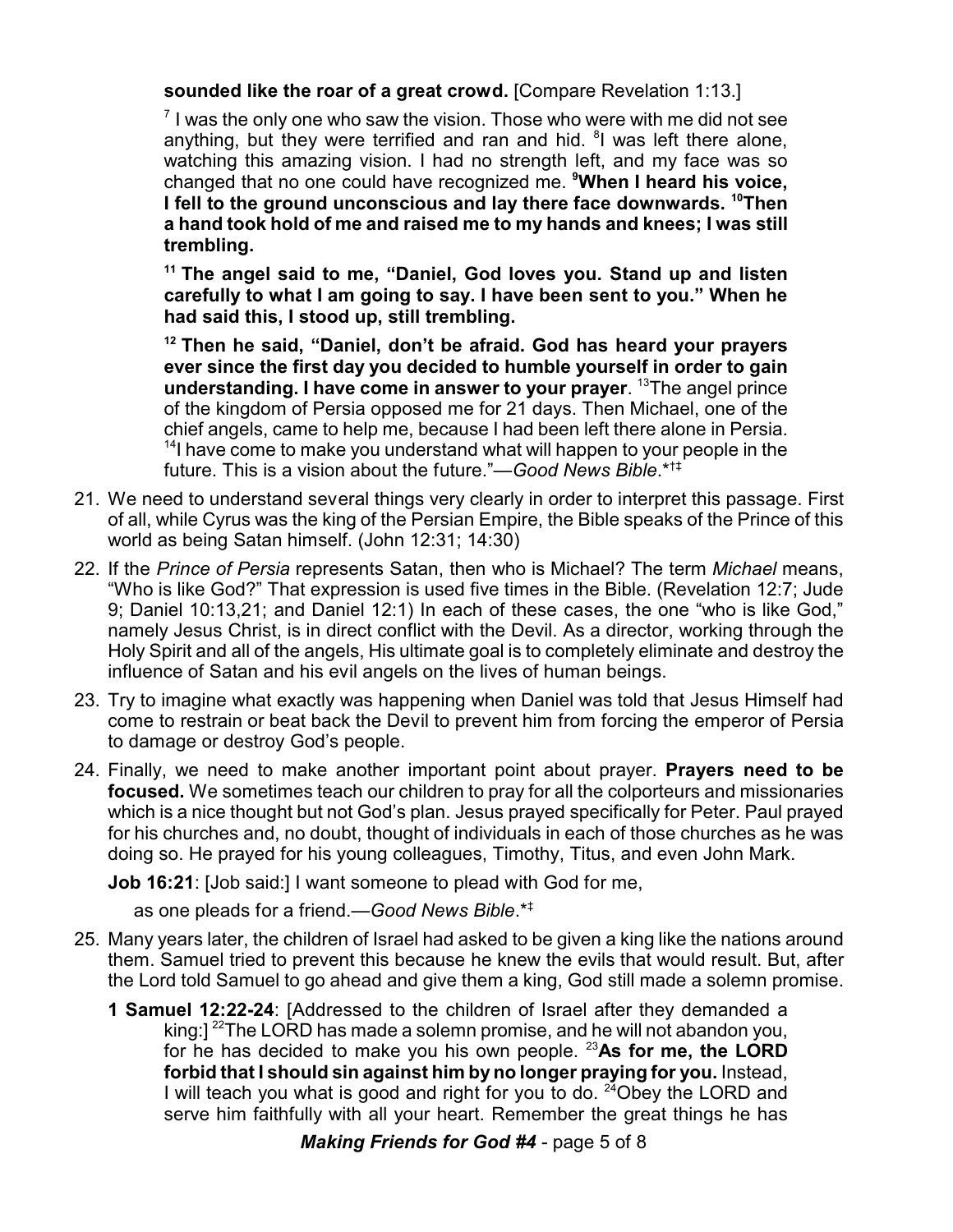done for you.—*Good News Bible*.\*†‡

26. So, what should be the relationship between our praying for family and friends and our working for them through our example and our teachings? In 1 John 5:14-16, which we read at the beginning of this lesson in Item #2 above, God directs us to be constantly on watch for those around us committing sin. We should pray for them that they be forgiven. And this is very important because Ellen White told us:

> Satan cannot endure to have his powerful rival appealed to, for he fears and trembles before his strength and majesty. **At the sound of fervent prayer Satan's whole host trembles**.—Ellen G. White, *Spiritual Gifts*,\* vol. 4b, 105.1 (1864).† Compare *Testimonies for the Church*, vol. 1, 346.0.

27. One of the puzzling things found in 1 John 5:16 is the idea that there are some sins which lead to death while there are other sins which do not lead to death. What kind of sins lead to death? What is sometimes called *the unpardonable sin* happens when a person has refused to listen to God's advice for so long that he can no longer "hear" God, and God must finally give up on him/her and let him/her reap the awful results of his/her choices.

> **It is part of God's plan to grant us, in answer to the prayer of faith, that which He would not bestow did we not thus ask.**—Ellen G. White, *The Great Controversy*\* 525.2.†

- 28. What should we think about statements that Peter was the foundation of the church?
	- Matthew 16:17-20: <sup>17</sup> "Good for you, Simon son of John!" answered Jesus. "For this truth did not come to you from any human being, but it was given to you directly by my Father in heaven. **<sup>18</sup>And so I tell you, Peter: you are a rock, and on this rock foundation I will build my church, and not even death will ever be able to overcome it. <sup>19</sup> I will give you the keys of the Kingdom of heaven; what you prohibit on earth will be prohibited in heaven, and what you permit on earth will be permitted in heaven."**

<sup>20</sup> Then Jesus ordered his disciples not to tell anyone that he was the Messiah.—*Good News Bible*.\*†

- 29. The Roman Catholic Church claims this special privilege was given exclusively to Peter. However, later, Jesus said:
	- **Matthew 18:18-19**: <sup>18</sup> "And **so I tell all of you**: **what you prohibit on earth will be prohibited in heaven, and what you permit on earth will be permitted in heaven.**

<sup>19</sup> "And I tell you more: whenever two of you on earth agree about anything you pray for, it will be done for you by my Father in heaven."—*Good News Bible*.\*†

30. Clearly, these prayers were to be answered on behalf of all of the disciples. So, God must be incredibly busy answering prayers. Of course, He has the Holy Spirit and all the heavenly angels to assist Him. But, we are specifically instructed to:

> Keep your wants, your joys, your sorrows, your cares, and your fears before God. You cannot burden Him; you cannot weary Him. He who numbers the hairs of your head is not indifferent to the wants of His children. "The Lord is very pitiful, and of tender mercy." James 5:11. His heart of love is touched by our sorrows and even by our utterances of them. Take to Him everything that perplexes the mind. Nothing is too great for Him to bear, for He holds up worlds, He rules over all the affairs of the universe. Nothing that in any way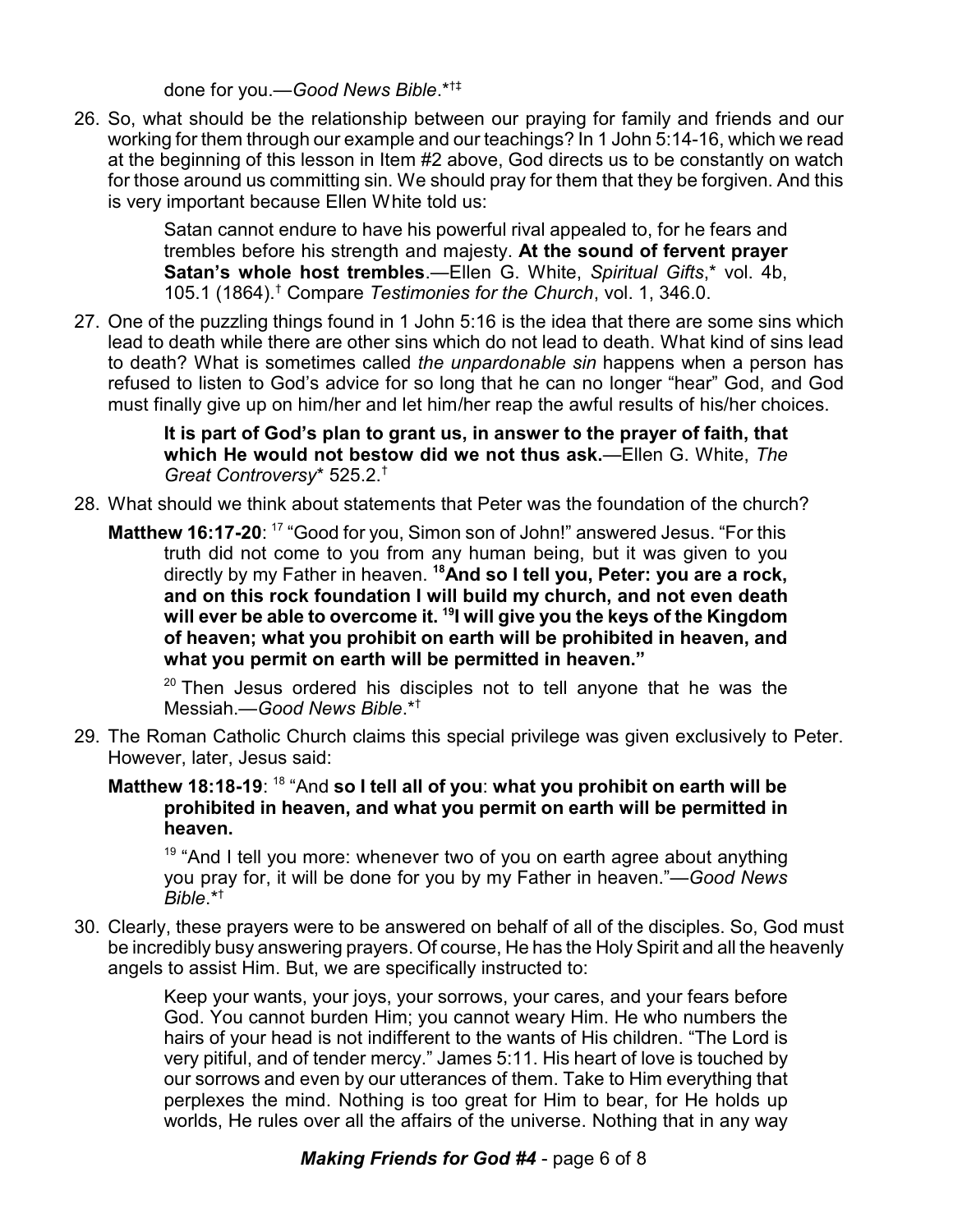concerns our peace is too small for Him to notice. There is no chapter in our experience too dark for Him to read; there is no perplexity too difficult for Him to unravel. No calamity can befall the least of His children, no anxiety harass the soul, no joy cheer, no sincere prayer escape the lips, of which our heavenly Father is unobservant, or in which He takes no immediate interest. "He healeth the broken in heart, and bindeth up their wounds." Psalm 147:3. **The relations between God and each soul are as distinct and full as though there were not another soul upon the earth to share His watchcare, not another soul for whom He gave His beloved Son.**—Ellen G. White, *Steps to Christ*\* 100.1.†

Ministering angels are waiting about the throne to instantly obey the mandate of Jesus Christ to answer every prayer offered in earnest, living faith.—Ellen G. White, *Selected Messages*,\* book 2, 377.1.

31. How should this impact our churches today?

**Just as soon as a church is organized, let the minister set the members at work. They will need to be taught how to labor successfully. Let the minister devote more of his time to educating than to preaching. Let him teach the people how to give to others the knowledge they have received.** While the new converts should be taught to ask counsel from those more experienced in the work, they should also be taught not to put the minister in the place of God. **Ministers are but human beings, men compassed with infirmities.** Christ is the One to whom we are to look for guidance.—Ellen G. White, *Testimonies*,\* vol. 7, 20.1.†

There are times when it is fitting for our ministers to give on the Sabbath, in our churches, short discourses, full of the life and love of Christ. But **the church members are not to expect a sermon every Sabbath**.—Ellen G. White, *Testimonies*,\* vol. 7, 19.2.† [What happens at your church?]‡

- 32. Paul spent a lot of time in prison. After four or five years in prison, first in Palestine and then in Rome, imagine how he felt when he realized that church members in various places were praying for him. He really appreciated those prayers. (See Philippians 1:19; Colossians 4:2-3; and 2 Thessalonians 3:1-2.)
- 33. Do you have a clear understanding about how the great controversy affects you personally as a Bible-believing Christian. We believe that the great controversy has already been won by the life-and-death of Jesus. Furthermore, we know that, ultimately, God will win. But, there will be a lot of trouble between now and then! Should we be praying every day for those we care about? How are we to pray for our friends?
- 34. So, what exactly is the role of our prayers?

**Prayer is the opening of the heart to God as to a friend. Not that it is necessary in order to make known to God what we are, but in order to enable us to receive Him. Prayer does not bring God down to us, but brings us up to Him.**—Ellen G. White, *Steps to Christ*\* 93.2.†

- 35. Prayer is our means of staying in constant contact and communion with God. We need God's help every moment to hold back the forces of evil from overcoming us. God will not use excessive force. However, He allows us the freedom to make free choices. And, as we said earlier, when we pray for others, it allows God to step in and do things for that individual or group without violating his/their freedom in any way.
- 36. If we are daily being changed into God's image, our prayers will come to be more and more